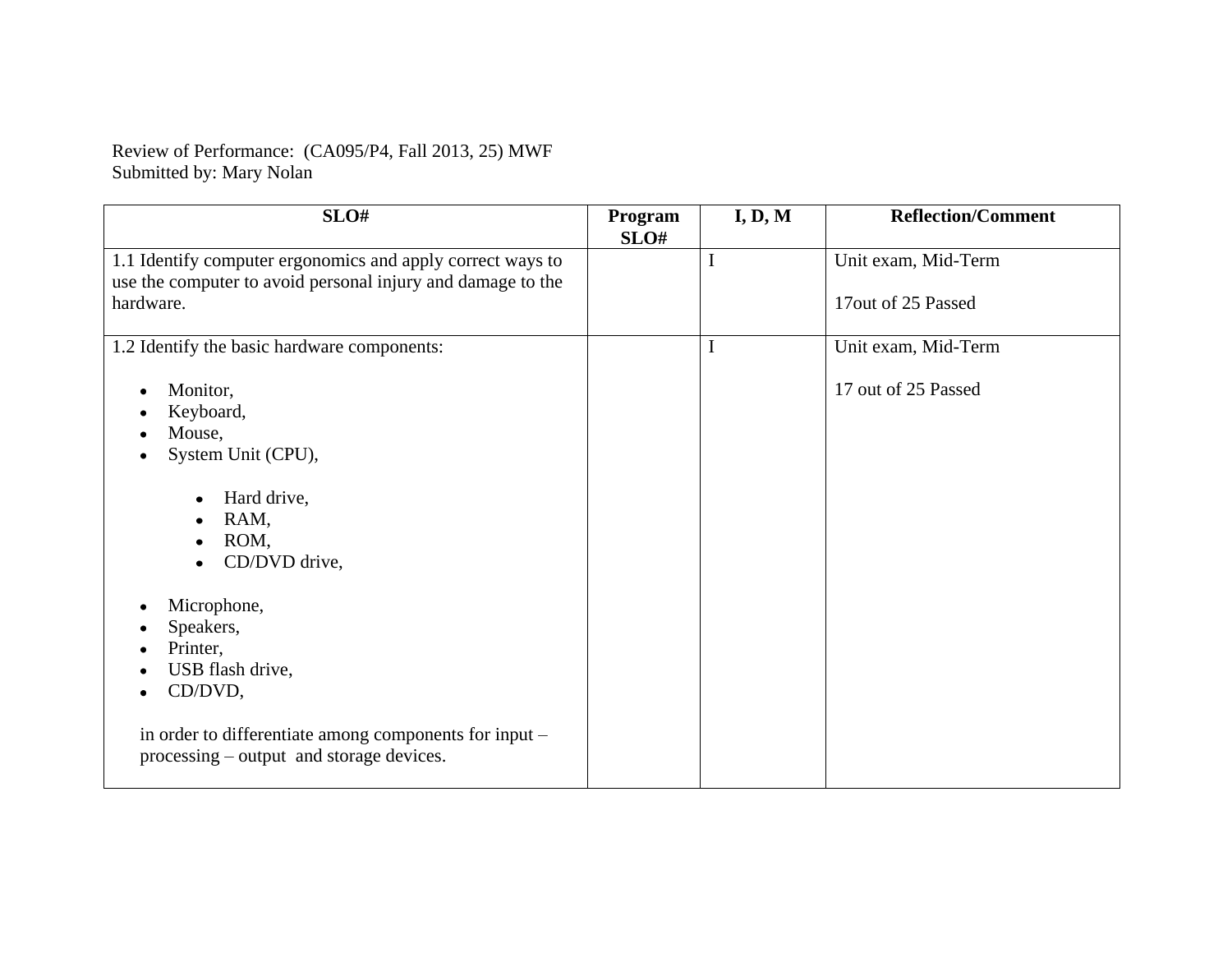| 1.3 Name the two types of software:                                                                                                                                                                                                                                         |   | Unit exam, Mid-Term                                    |
|-----------------------------------------------------------------------------------------------------------------------------------------------------------------------------------------------------------------------------------------------------------------------------|---|--------------------------------------------------------|
| Operating system and<br>Application software                                                                                                                                                                                                                                |   | 17 out of 25 Passed                                    |
| and construct examples of the operating system and<br>application software by listing the examples under each<br>category and describe their functions appropriately.                                                                                                       |   |                                                        |
| 1.4 Explain Windows desktop Icons environments: file,<br>folders, programs and perform basic file management on<br>desktop or USB flash drive by creating, naming, renaming,<br>and deleting files or folders in order to find or locate files/<br>folders effectively.     |   | Unit exam, Mid-Term<br>17 out of 25 Passed             |
| 1.5 Explain the internet and the world wide web in order to<br>communicate and find information electronically by using<br>Mozilla Firefox or Internet explorer, search engines, and<br>COM-FSM Web mail.                                                                   |   | Hands-on exercises and Projects<br>23 out of 25 Passed |
| 2.1 Construct professional looking documents using MS<br>Word features properly:                                                                                                                                                                                            | D | Quizzes, Projects, Assignments and<br>Mid-Term         |
| Selecting the correct ribbon<br>Opening and saving an existing document<br>Inserting, deleting, and selecting text<br>Checking spelling and grammar and using the<br>thesaurus<br>Previewing and printing a document<br>Creating and saving a new document<br>Creating list |   | 19 out of 25 Passed                                    |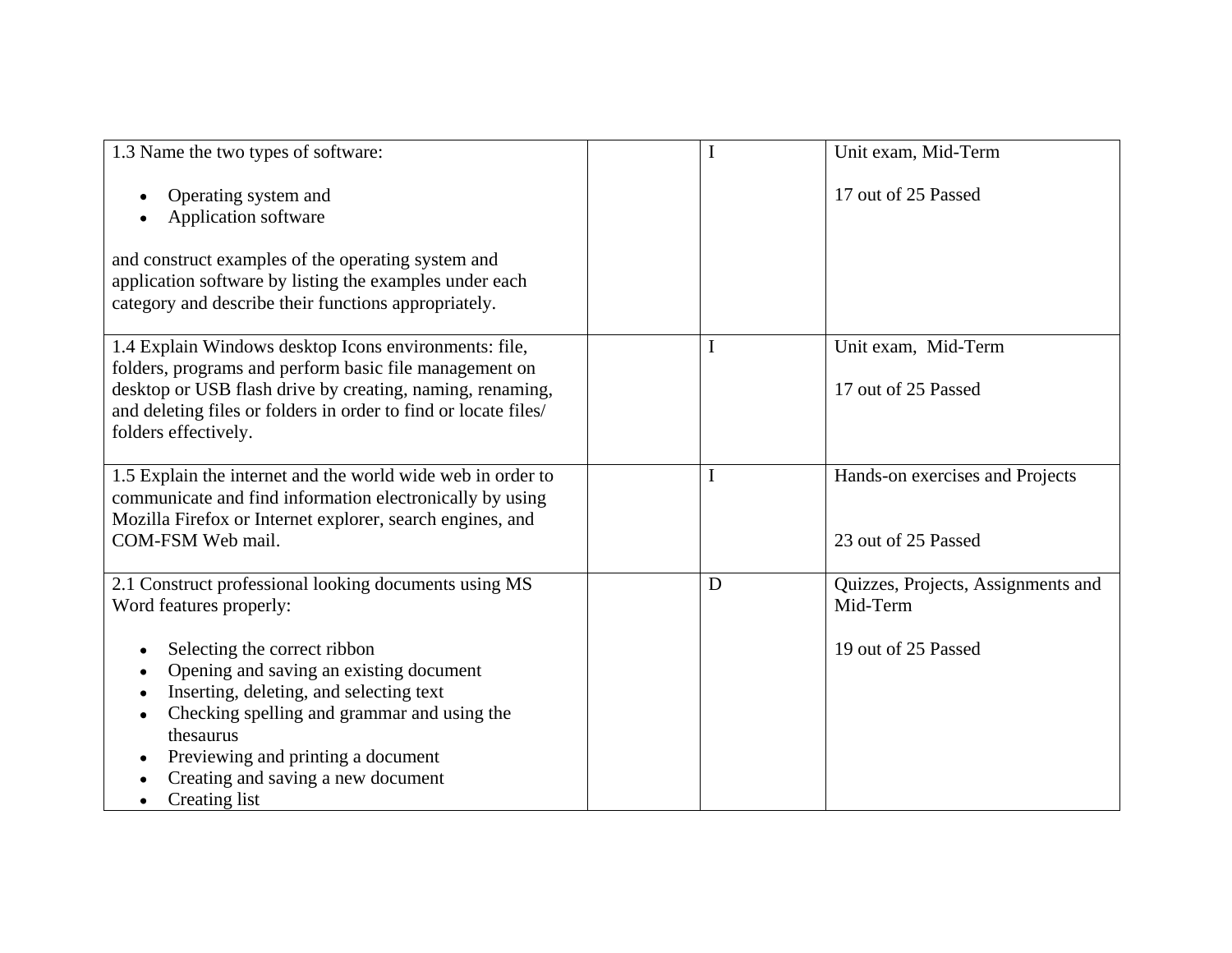| Changing document margins and setups (orientation or<br>portrait)<br>Applying paragraph and character formatting with<br>proofreader's mark<br>Finding and replacing text<br>٠<br>Selecting similarly formatted text with painting<br>formats<br>Moving and duplicating text<br>٠<br>Inserting page breaks, section break, and page<br>numbers<br>Inserting header and footer, footnotes<br>Creating and formatting a table and a report cover<br>page<br><b>Citing Sources</b><br>Creating a Personal-Business Letter<br>Creating letter with envelope and return address<br>Adding bullets and numbered list with special text<br>effects<br>Inserting clip art, text boxes and page border.<br>Adding footnotes |   |                                                                       |
|--------------------------------------------------------------------------------------------------------------------------------------------------------------------------------------------------------------------------------------------------------------------------------------------------------------------------------------------------------------------------------------------------------------------------------------------------------------------------------------------------------------------------------------------------------------------------------------------------------------------------------------------------------------------------------------------------------------------|---|-----------------------------------------------------------------------|
| 3.1 Construct professional looking spreadsheet by using the<br>following features in MS Excel:<br>Opening, renaming, and saving a workbook<br>Moving around the worksheet and selecting in a<br>worksheet<br>Entering text and numbers<br>Formatting a worksheet<br>Sorting data                                                                                                                                                                                                                                                                                                                                                                                                                                   | D | Quizzes, Projects, Assignments and<br>Mid-Term<br>18 out of 25 Passed |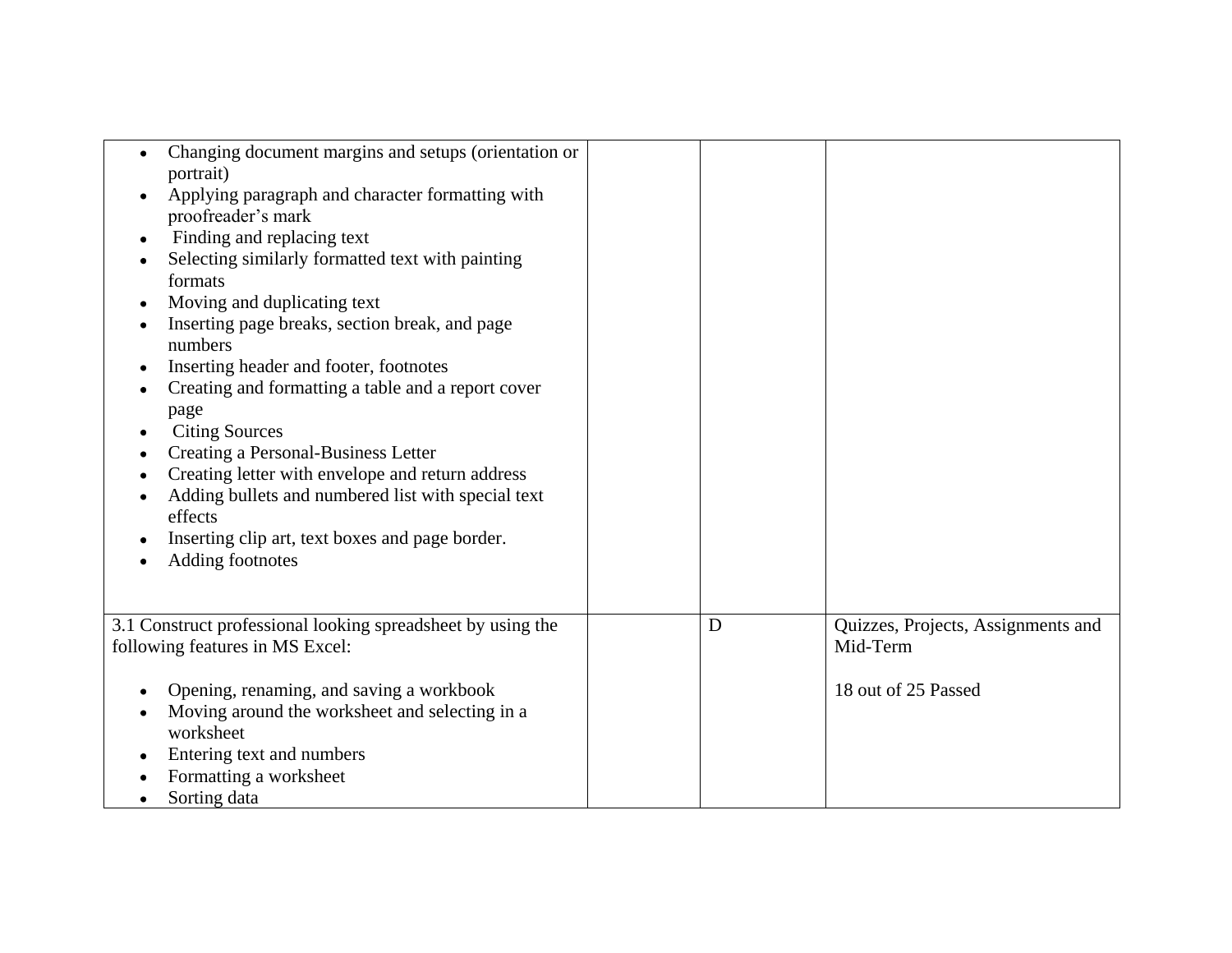| Previewing and changing page setup option in a<br>$\bullet$     |   |                                   |
|-----------------------------------------------------------------|---|-----------------------------------|
| spreadsheet                                                     |   |                                   |
| Filing range with a numbers<br>٠                                |   |                                   |
| Editing data                                                    |   |                                   |
| Filtering, copying, and pasting data                            |   |                                   |
| Entering formula and using the SUM, MIN, MAX,<br>٠              |   |                                   |
| and AVERAGE functions                                           |   |                                   |
| Using the LOOKUP, TODAY, and NOW functions<br>$\bullet$         |   |                                   |
| Adding and removing temporary subtotals<br>٠                    |   |                                   |
| Adding borders, fill colors and indenting cell                  |   |                                   |
| Entering budget formulas                                        |   |                                   |
| Use round function                                              |   |                                   |
| Perform a what-if analysis                                      |   |                                   |
| Creating and formatting chart                                   |   |                                   |
| Adding text box<br>٠                                            |   |                                   |
|                                                                 |   |                                   |
| Creating a linking formula                                      |   |                                   |
| 4.1 Create and deliver professional looking slide show with     | M | Hands-on Project and Presentation |
| multiple slides exercising the use of the following features in |   |                                   |
| <b>MS</b> PowerPoint:                                           |   |                                   |
|                                                                 |   | 21 out of 25 Passed               |
| Creating, naming, and saving a new presentation<br>٠            |   |                                   |
| Adding and editing slide text                                   |   |                                   |
| Inserting new slides                                            |   |                                   |
| Applying theme                                                  |   |                                   |
| Navigating slides and running a slide show<br>٠                 |   |                                   |
| Previewing and printing a presentation<br>٠                     |   |                                   |
| Applying a customized theme                                     |   |                                   |
| Inserting and resizing clipart                                  |   |                                   |
| Drawing text boxes and shapes                                   |   |                                   |
| Grouping, Distributing, and aligning slide object<br>٠          |   |                                   |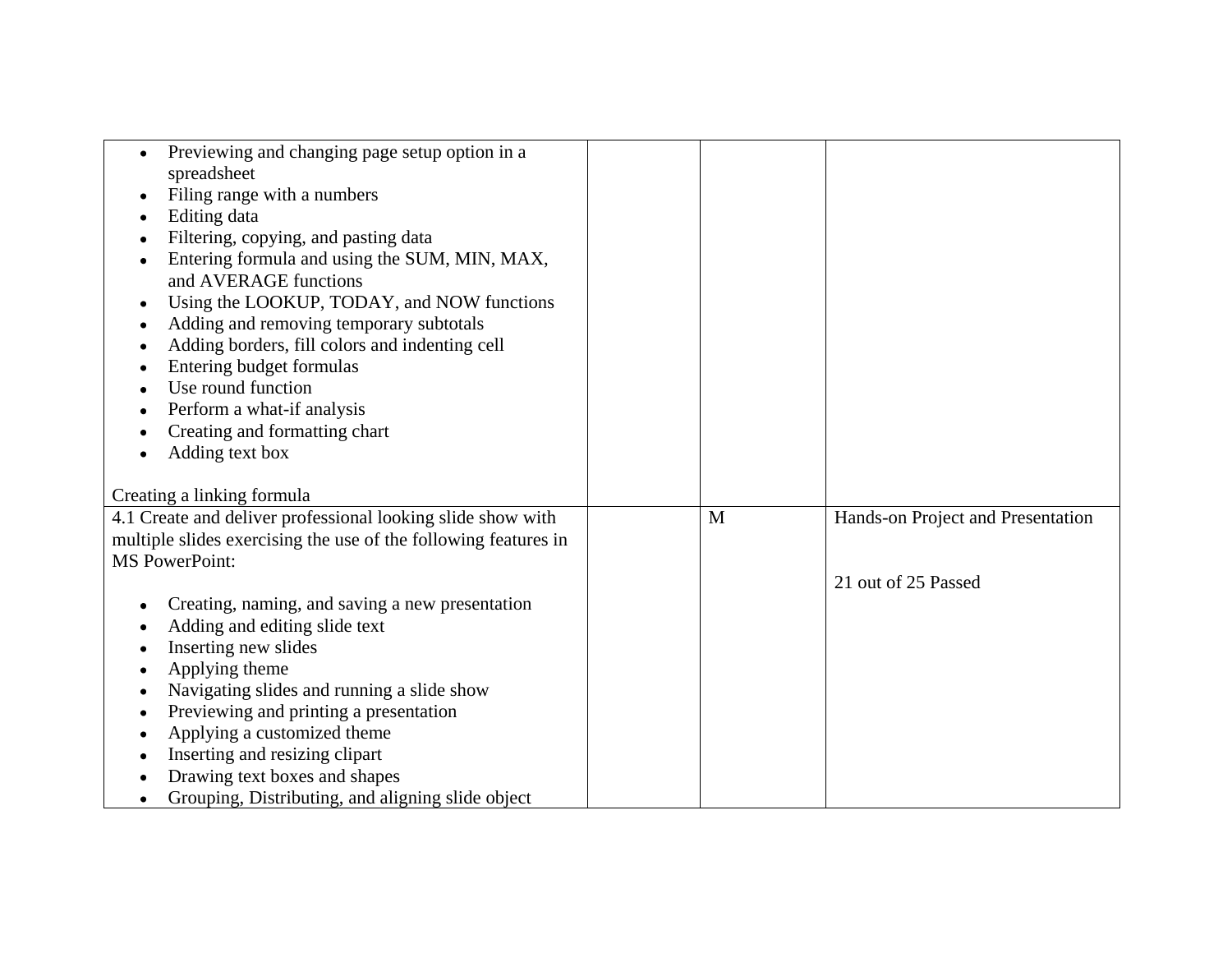| Deleting and repositioning slides                     |  |  |
|-------------------------------------------------------|--|--|
| Applying theme from other presentation                |  |  |
| Working with slide master and slide footer            |  |  |
| Adding video and audio to slides                      |  |  |
| Adding transition effects and setting up a slide show |  |  |
| Creating and modifying graphics                       |  |  |
| Inserting picture as the slide background             |  |  |
| Applying customized animation effects and using slide |  |  |
| show controls                                         |  |  |
| Grouping and ungrouping formatting worksheet and      |  |  |
| copy and paste from excel into PowerPoint             |  |  |
| Creating text and action button hyperlinks            |  |  |
|                                                       |  |  |
| Adding speaker notes.                                 |  |  |
|                                                       |  |  |

**Additional observations:** (recommendations that might involve more than one division, or wider approval than the instructor making changes in the course. Ex: Making the course writing intensive. This is not a college policy as yet.

**Special comments:** explanations on course grading, opportunities to achieve outcomes, how many students receive an A, B, C, etc.

| ∽     |    |
|-------|----|
| B     |    |
| C     | 10 |
| D     |    |
|       |    |
| Total | 25 |

**Recommendations:** any changes needed to improve student learning

Signature: Mary Nolan Date:12/13/2013